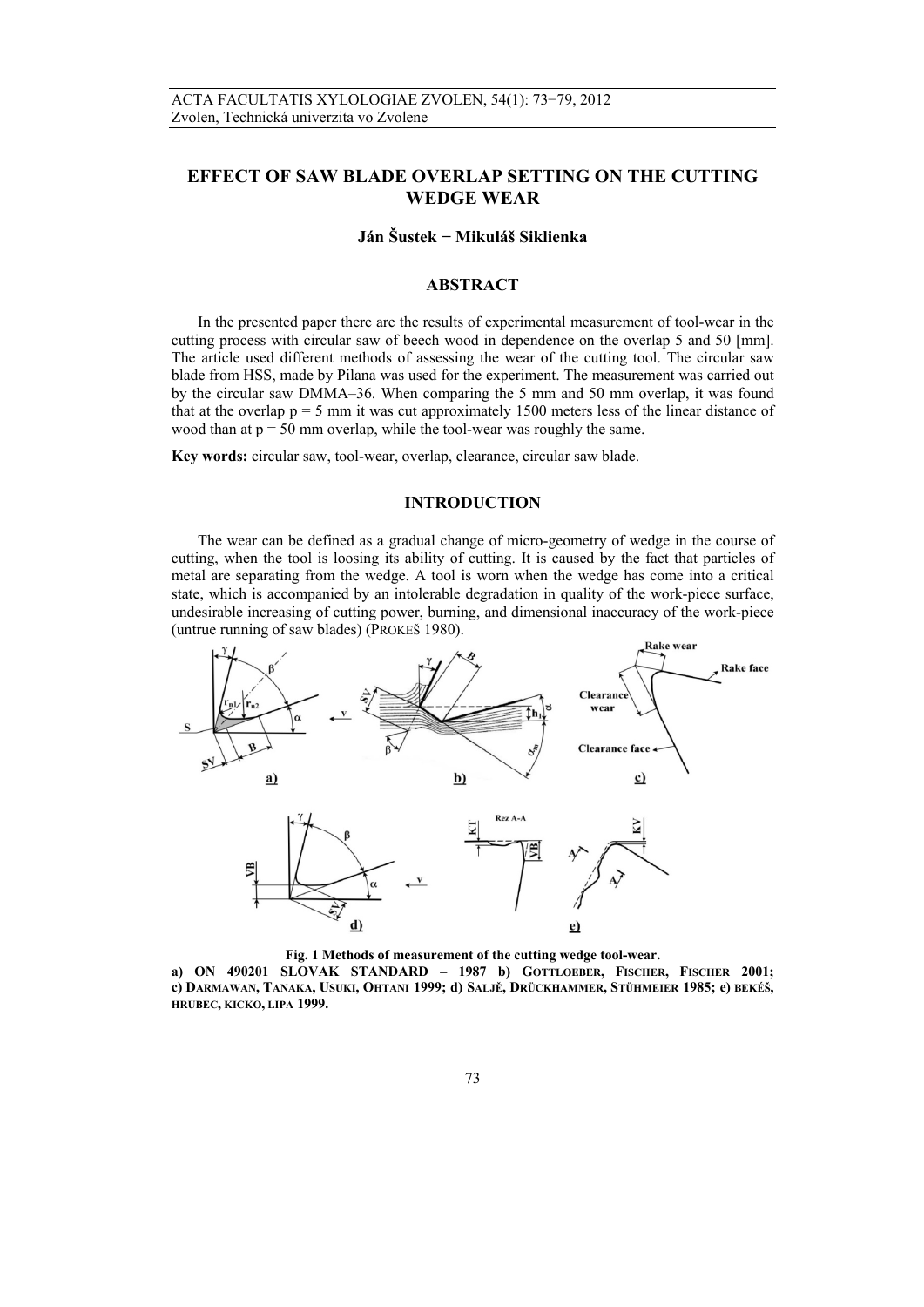From the survey of the direct methods of measurement of the cutting wedge tool-wear (Fig. 1) we can state, that individual authors  $(1a-e)$ ) have tried to do their best in recording the rate of the cutting wedge tool-wear, and they make use of various characteristics for its determination. The same characteristics are measured by individual authors in different directions and the acquired values are not mutually comparable. One characteristic does not always express the total rate of the cutting wedge tool wear, and it is necessary to measure more of characteristics, or give the graphic description of the cutting wedge point prior and after the tool wear. A great disadvantage of individual characteristics of the tool wear are their very small values, unclear transitions from round to straight form, etc. As follows from the survey, there are no unified methods of the tool wear cutting wedge measurement at wood working, which is a problem from the viewpoint of comparison of experimental results. In the process of sawing wood beside the main products of the chip - sawdust, whose shape, size and quantity is dependent on the physicomechanical properties of sawing wood, as well as the shape, size, sharpness of the cutting tool and the technical-technological conditions of implementation of sawing (GOGLIA 1994, LISIČAN *a kol*. 1996, OČKAJOVÁ *a kol*. 1996, SIKLIENKA 2004, KLEMET − DETVAJ 2007, KOPECKÝ − ROUSEK 2007, DZURENDA 2009).

The aim of this paper is an inquiry into the change of a cutting wedge profile in dependence upon the saw blade overlap over the cut. The relational quantity is a very substantial factor regarding the degree of tool wears. The rate of tool wears can be evaluated regarding to the cut area, linear distance of cutting or regarding to the indicated length of chip per tooth  $1$ the trajectory of saw tooth in the test sample (Figure 3. You can see a difference between an indicated length of chip per tooth l and the linear distance L in Figure 4. The chose method of cutting wedge tool–wear measurement is written in the chapter Materials and Methods. The information concerning these problems can be found only in limited amount.



**Fig. 2 Difference between linear distance and indicated length of chip.** 



**Fig. 3 Difference between linear distance and indicated length of chip per tooth.**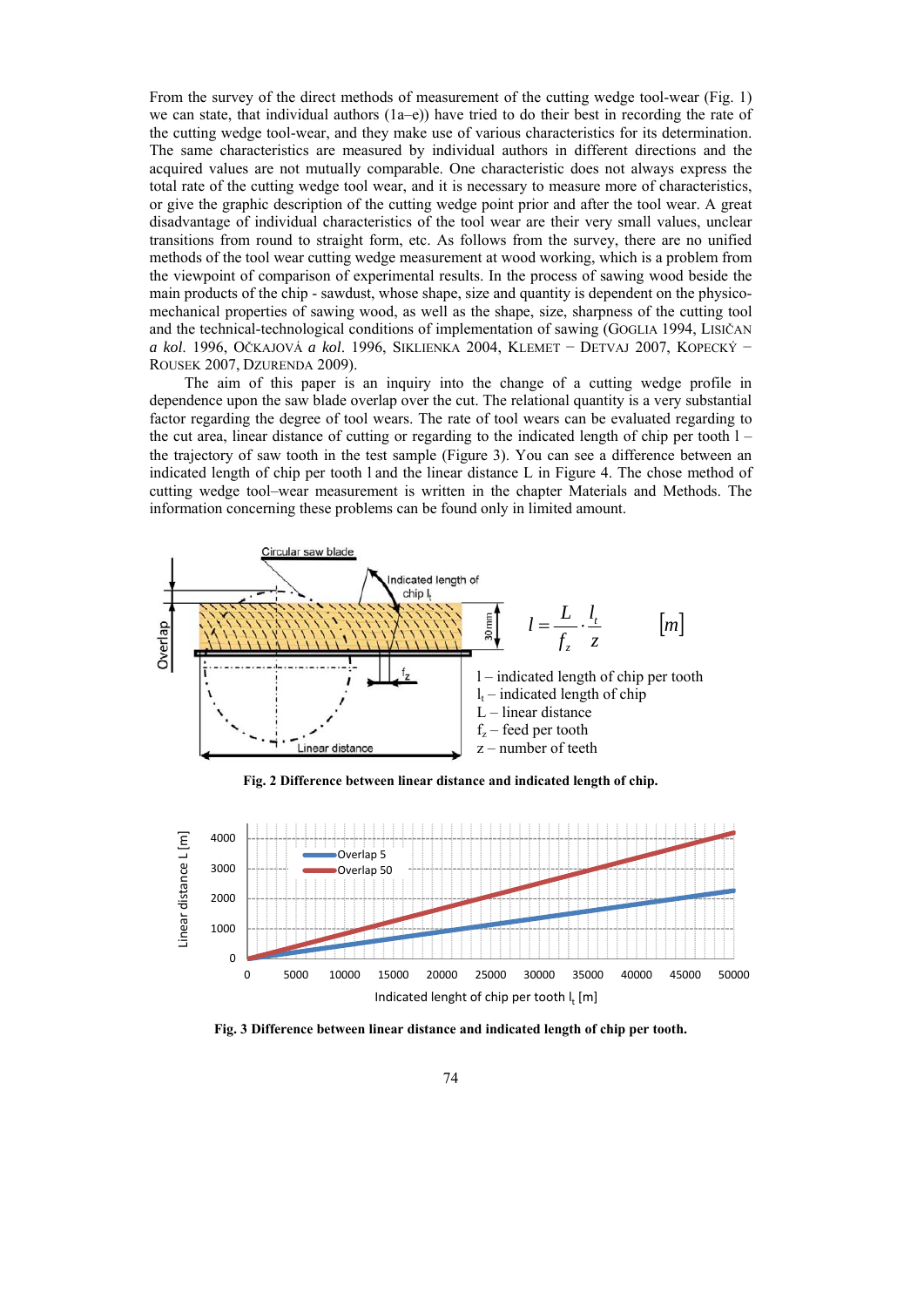## **MATERIALS AND METHODS**

The measurement was carried out on the experimental test stand designed at the Department of Woodworking (SIKLIENKA *et al*. 1999). It is a joiner circular saw.

| Technical parameters of the joiner circular saw: |                                              |               |  |
|--------------------------------------------------|----------------------------------------------|---------------|--|
| Type:                                            | lateral – longitudinal circular saw (joiner) |               |  |
| Main motor power:                                |                                              | 5.5 [ $kW$ ]. |  |
| Rotational speed of spindle:                     |                                              | $2900$ [rpm]  |  |
|                                                  |                                              |               |  |

The cutting process was carried out with a circular saw blade made of high-speed steel. The saw blade had the following parameters:

| Parameters of the circular saw blade HSS |                                                                      |  |
|------------------------------------------|----------------------------------------------------------------------|--|
| Diameter:                                | $400 \text{ mm}$                                                     |  |
| Saw blade thickness:                     | $2.5 \text{ mm}$                                                     |  |
| Number of teeth:                         | 32                                                                   |  |
| Width of cut:                            | $3.6 \text{ mm}$                                                     |  |
| Permissible rotational speed:            | 3800 [rpm]                                                           |  |
| Producer:                                | Pilana (CZ)                                                          |  |
| Angle front                              | $\alpha$ = 15°, wedge angle $\beta$ = 50°, rake angle $\gamma$ = 25° |  |

Experimental tests were carried out on the beech test samples (*Fagus silvatica*). The samples were handled so as to contain the least possible number of knots, resin canals, and had approximately the same structure of wood (annual rings). The wood was sawn tangentially. The sawn wood was dried and seasoned to  $12 \pm 1$  % of moisture content. After drying, the species with dimensions  $30 \text{ mm} \times 150 - 250 \text{ mm} \times 1000 \text{ mm}$  were handled out.

In cutting process the following overlaps of the saw blade were used  $p = 5$  a 50 mm and feed speed  $v_f$  = 10 m⋅min<sup>-1</sup>. Individual species were cut longitudinally on a circular saw at the given changed cutting conditions. The rate of tool-wear was monitored in dependence on the indicated length of chip per tooth (length of tooth path in the test samples). Recording of the tooth profile was carried out by the laboratory equipment shown in Figure 2.



**Fig. 4 Laboratory equipment for scanning of the cutting wedge tool-wear.** 

Saw blade was divided into 4 zones, and two cutting wedges were chosen in the each zone. Cutting wedges were chosen according to the initial condition of the tool-wear (identical). The snapshots of the cutting wedge profile were recorded in the following working points of the indicated length of chip per tooth l graded in 2000 m up to 50 000 m during both of the overlap. The tool-wear was evaluated by means of the two parameters i.e. by the radius of the cutting edge  $r_n$  and by recession of the cutting edge SV. These characteristics are shown in the Figure 5.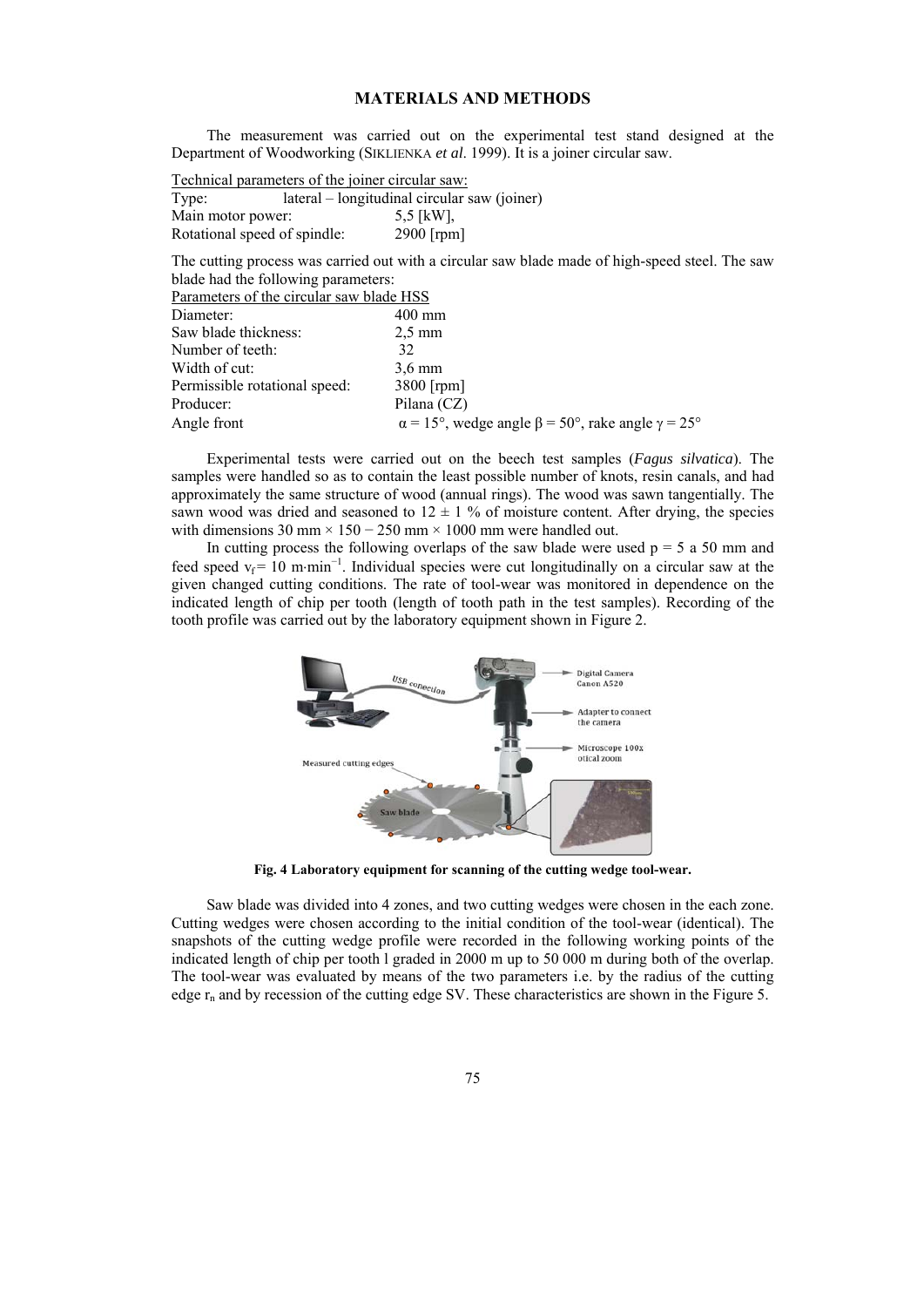

**Fig. 5 Methods of measurement of the cutting wedge tool-wear.** 

As it has been already mentioned, the snapshots were performed by means of laboratory equipment and subsequently elaborated in the Impor 5 professional software. In this software there were also made interleaving of individual snapshots of cutting wedge during cutting test.

In Fig. 6 and Fig. 7 there are recorded the real contours of the cutting wedge at determined measuring points. The gradual change of the cutting wedge during sawing at the used overlap 5 mm over the cut is shown in Fig. 6 and in Fig. 7 is used the overlap 50 mm.





**Fig. 6 Tool wear of the cutting wedge at the overlap p = 5 mm, 1) theoretical (proposed) state,**  2) start state, 3) final state after  $l_t = 50000$  m.

**Fig. 7 Tool wear of the cutting wedge at the overlap p = 50 mm, 1) theoretical (proposed)**  state, 2) start state, 3) final state after  $l_t = 50000$  m.

### **RESULTS AND DISCUSSION**

The main task of this paper was to show an effect of technological parameter mainly the overlap of the saw blade over the work-piece on the tool wear of the cutting wedge.At present there are many authors expressing the tool wear in dependence on the sawn running metres or on the quantity of the cut area. However, these indices do not belong to the most accurate criteria for evaluation of the tool wear. It is due to fact that at different technological parameters of cutting, the cutting conditions are changing (indicated length of chip, feed per tooth …), which causes that our results cannot be mutually compared. Therefore we want to point out the significance of overlap on the tool wear of the cutting wedges.

From the Figure 6 and 7 we can state that the tool wear (recess) of the cutting wedge is nearly the same at both the used overlaps in cutting indicated length of chip per tooth 50 000 m. At higher overlap there was manifested the greater tool wear of round cutting edge than at the overlap  $p = 5$  mm. It is necessary to emphasize that with changing overlap it comes to the change of indicated length of chip. With increasing overlap, the contact angle decreases, and so also does the indicated length of chip. In Fig. 8 are represented the dependencies of tool wear on indicated length of chip per tooth.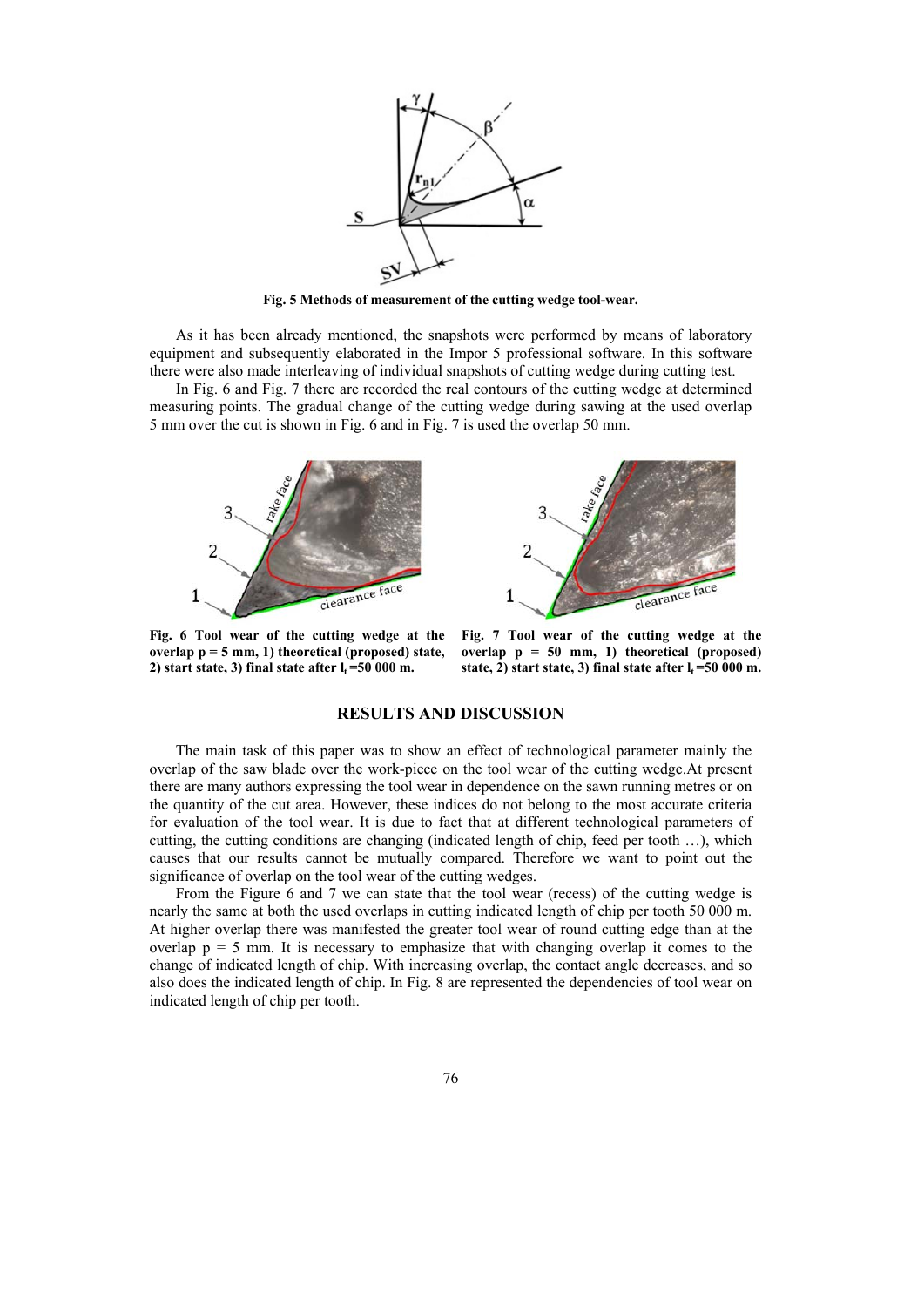

**Fig. 8 The affect of overlap (clearance) of the cutting edge on the indicated length of chip per tooth.** 



**Fig. 9 The affect of recession of the cutting edge on the linear distance.** 



**Fig. 10 The affect of radius of the cutting edge on the linear distance.**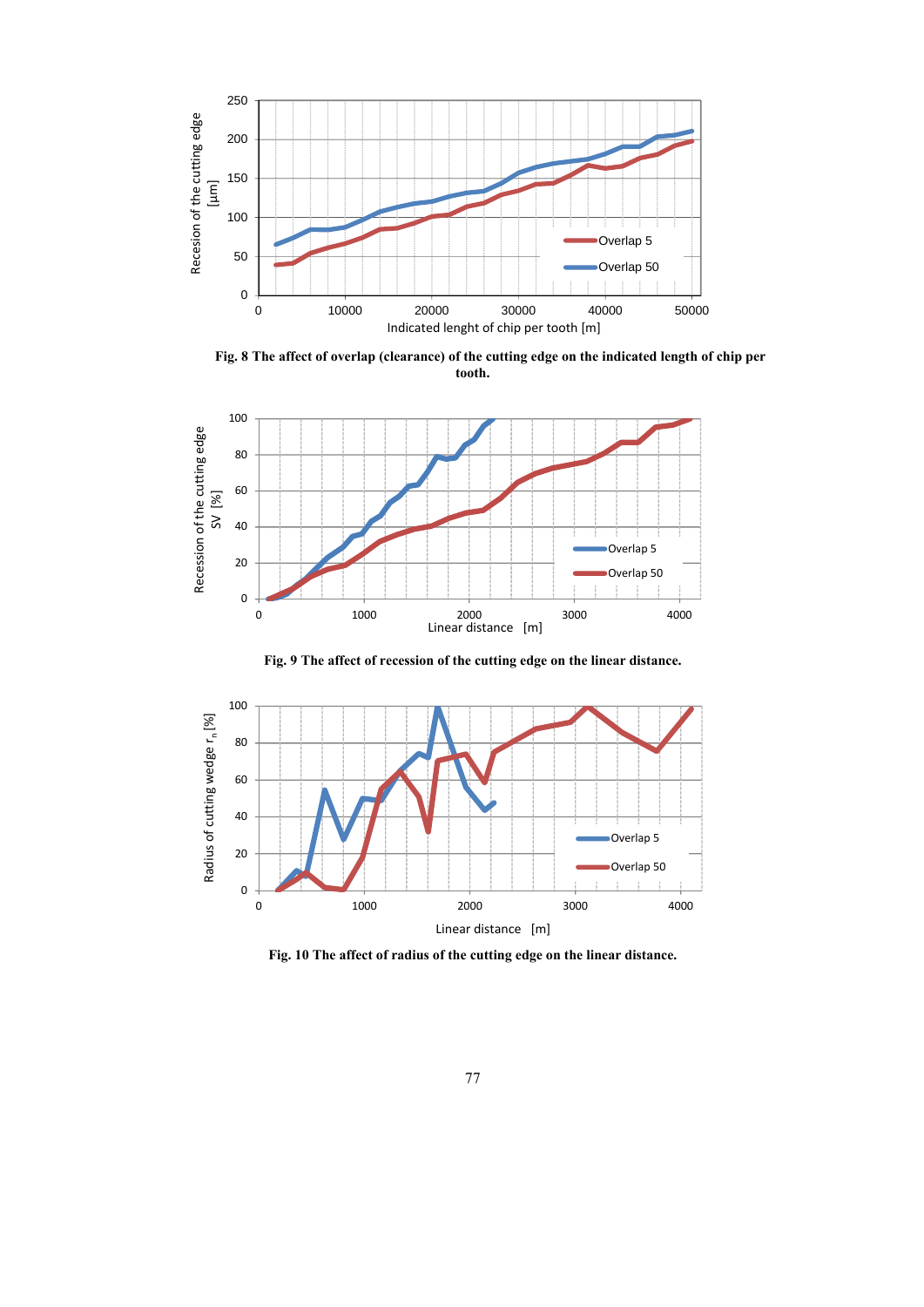

**Fig. 11 The affect of surface wear of the cutting edge on linear distance.** 

With the change of the overlap from 5 mm to 50 mm and with the thickness of the test specimen  $h = 30$  mm we need almost double amount of sawn wood to attain the same indicated length of chip per tooth. It means that at a higher overlap, the tool wear is smaller in dependence on the cutting length Fig 9. According to several authors, there is less overlap in the blade will wear faster cutting wedge Fig. 9 (OČKAJOVÁ 1996). Because the measurement of the wear surface of cutting wedge in the past in terms of measuring and calculating the most difficult authors focused on the evaluation of wear parameters by waiving the cutting edge or radius of the cutting wedge (KOVÁČ *et al*. 2010). By now, we can use the digital images to evaluate worn surface. Therefore appears to us using the evaluation method of wear worn surface than the most complex Fig. 11.



**Fig. 12 Changing cutting conditions due to variations of the overlap.**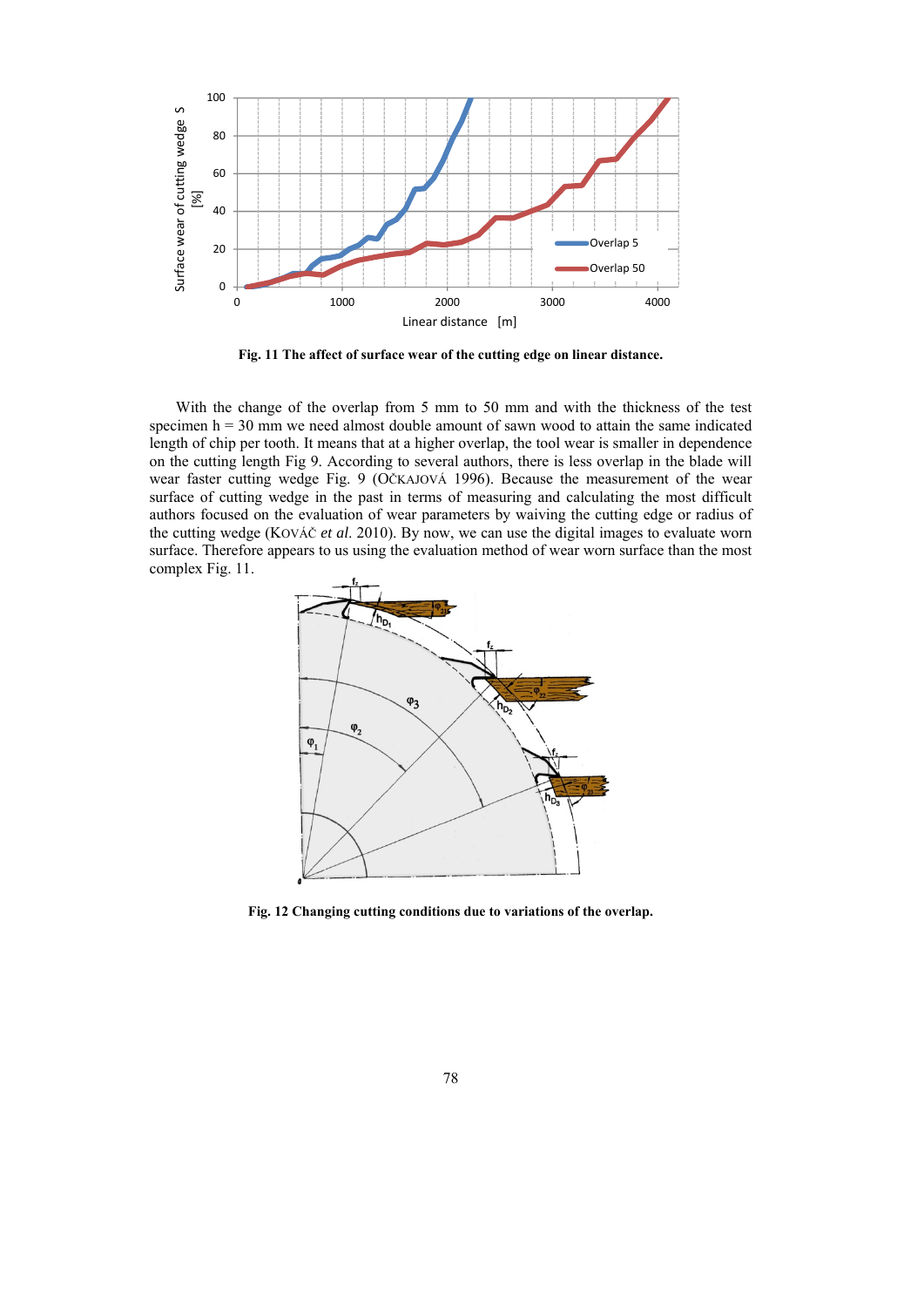#### **CONCLUSIONS**

 An endeavour of this paper was to point out the importance of the saw blade overlap. The choice of appropriate overlap is quite substantial. With the change of overlap it comes to the change of parameters of the cutting process. But we cannot state unambiguously that the greater overlap, the better. The entering angle  $\varphi$  is the main factor influencing the fact that with increasing overlap comes to a smaller tool-wear. This angle determines how large the working rake angle, which is changing during the cutting, is. For better understanding in Figure 12 are shown three different positions of the cutting wedge in the cut material.

Although the durability of cutting edge is longer, the increased overlap has an affect on the other factors; with greater overlaps there are greater diameters of saw blades as well as there is a greater thickness of the saw blade, which subsequently causes an increase in the amount of sawdust. Apart from this, with an increase of overlap, the stability of saw blade decreases. All these factors must be taken into account and by means of a complex study of these factors find the optimum of saw blade overlap of the over the cut.

#### **REFERENCES**

BEKÉŠ, J., HRUBEC, J., KICKO, J., LIPA, Z. 1999. Teória obrábania. Bratislava: STU, 1999, s. 272. ISBN 80– –227–1261–2.

DARMAWAN, W., TANAKA, CH., USUKI, H., OHTANI, T. 1999. Performance of coated carbide tools when grooving wood-based materials: effect of work materials and coating materials on the wear resistance of coated carbide tools. In: Annual Meeting of the Chugoku Shikoku branch of the Japan Wood Research Society, Matsue, Shimane 1999, 25. September, s. 94–101.

DZURENDA, L. 2009. Štruktúra zrnitosti a podiel izometrických triesok v mokrej piline z procesov pílenia dreva na hlavných piliarskych strojoch. Acta Facultatis Xylologiae Zvolen, 2009. roč. 51(1): 55–66.

GOGLIA, V. 1994. Strojevi i alati za obradu drva I. Zagreb: GRAFA, 1994, 235 s.

GOTTLOEBER, CH., FISCHER, R. J., FISCHER, R. 2001. Development of a procedure to determine the wear of tools. In: Trendy lesníckej, drevárskej a environmentálnej techniky a jej aplikácie vo výrobnom procese. Zvolen: Technická univerzita vo Zvolene, 2001, s. 67−71.

KLEMET, I. - DETVAJ, J. 2007. Technologia prvostupňového spracovania dreva. Zvolen: TU vo Zvolene, 2007, 300 s.

KOPECKÝ, Z., ROUSEK, M. 2007. Dustiness in high-speed milling. Wood research, 2007, 52(2): 65–76.

KOVÁČ, J. *et al*. 2010. Výskum rezných podmienok priečneho pílenia dreva. Zvolen: Technická univerzita vo Zvolene, 2010. 61 s. ISBN 978-80-228-2147-6.

LISIČAN, J. *a kol*. 1996. Teória a technika spracovania dreva. Zvolen: Matcentrum, 1996, 626 s. ISBN 80- 967315-6-4.

OČKAJOVÁ, A. 1996. The tool wear versus its tool material and workpiece material. Holz als Roh-und Werkstoff, 1996, 54(2):): 105−107. ISSN 0018-3768.

OČKAJOVÁ, A., JAVOREK, Ľ., SVOREŇ, J. 1996. The wear characteristic of milled tools. Drevársky výskum, 1996, 41(3): 23−29. ISSN 0012-6136.

ON 490201 (Slovak standard) – 1987. Názvosloví v dřevařském průmyslu. Obrábění dřeva a dřevných materiálu. Praha: Vydavatelství úřadu pro normalizaci a měření Praha, s. 41.

PROKEŠ, S. 1980. Údržba a ostření dřevoobráběcích nástrojů. Praha: SNTL, 1980, s. 94.

SALJĚ, E., DRÜCKHAMMER, J., STÜHMEIER, W. 1985. Neue Erkenntnisse beim Fräsen von Spanplatten mit unterschiedlichen Schnittbedingungen. Holz als Roh und Werkstoff, 1985, 43: 501−506.

SIKLIENKA, M. 2004. Vplyv vybraných faktorov na kvalitatívne ukazovatele pri pílení na kmeňovej pásovej píle. Vedecké štúdie 1/2004/A, Zvolen: TU vo Zvolene, 2004, 81 s. ISBN 80-228-1371- 0.

SIKLIENKA, M., NAŠČÁK, L., BANSKI, A. 1999. Monitorovacie zariadenie pre sledovanie kontaktných javov pri obrábaní dreva. In "Stroj-nástroj-obrobok". 2 medzinárodná vedecká konferencia, 8.–9. október 1999.

WASIELEWSKI, R. 1999. Pilarki ratnowe zeliptyczna trajektoria prowadzenia pil i hybrydowym wyrównowažonym ukladem napredu glownego. Gdansk: Wydawnictwo Polytechnika Gdanska, 1999, 106 s.